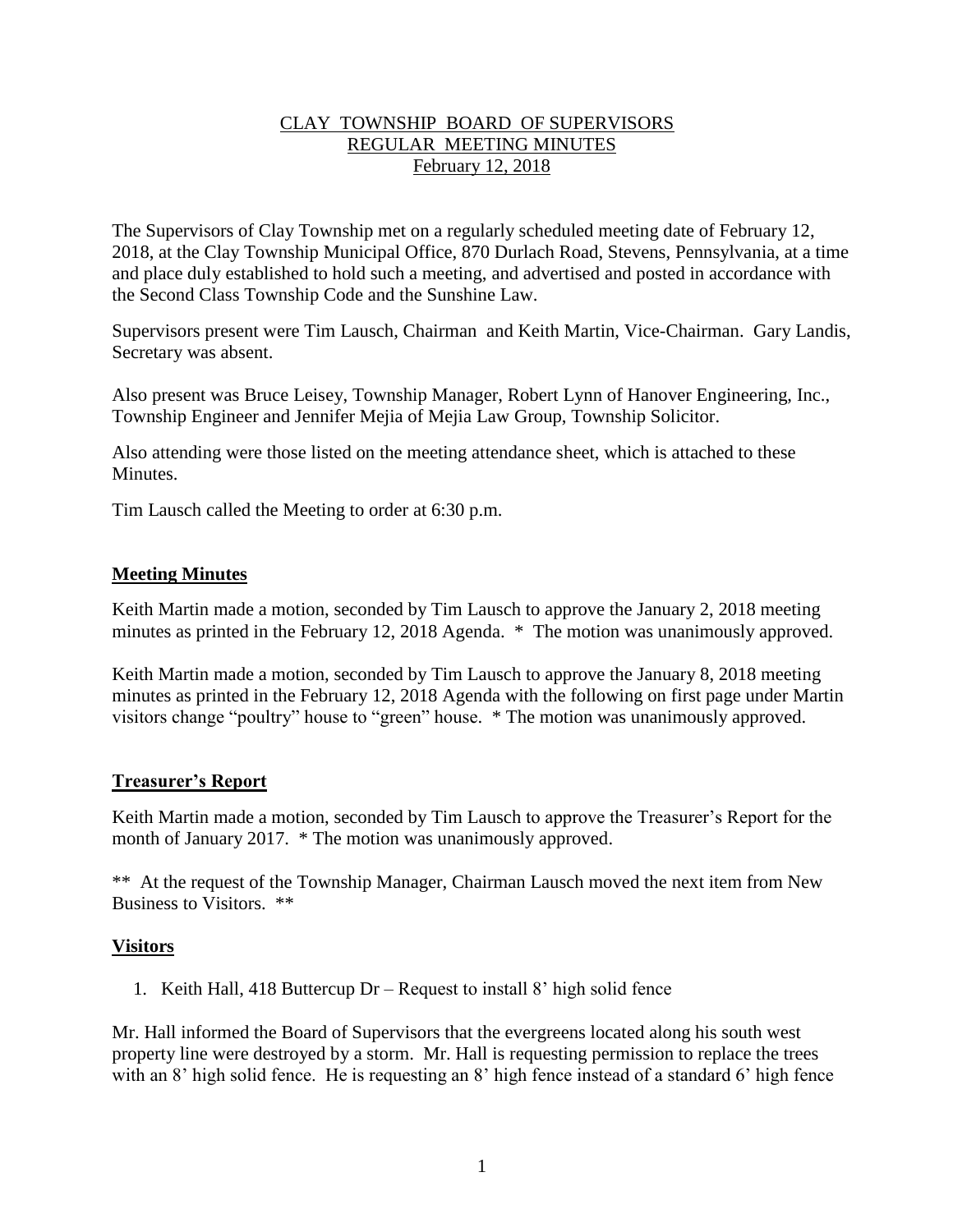since the homes abutting his property are located higher than his property and this 8' high will provide additional privacy.

Keith Martin made a motion, seconded by Tim Lausch to grant relief from the Clay Township Code of Ordinances Chapter 10 Section 104 and 104.b. \* The motion was unanimously approved.

# **Engineer's Report**

1. J Wilmer Thomas – Approve and Execute Stormwater Mgmt and Right of Entry Agreement

After review, Keith Martin made a motion, seconded by Tim Lausch to approve and execute the Stormwater Management Agreement and Declaration of Easement. \* The motion was unanimously approved.

The Township Manager informed the Board of Supervisors that he has not received the Financial Security Agreement for the Thomas' plan. The Township Manager will follow up on the agreement.

2. Samuel Wenger – Centerline Separation Plan and Sewer Building Waiver

Ted Cromleigh, Diehm and Sons, reviewed the plan with the Board of Supervisors. Samuel Wenger is the owner of a 96.73-acre farm located at 85 Wissler Road, Lititz PA. The farm is located on the east and west sides of Wissler Road. The farm is improved with two (2) single family dwellings served with individual on-lot water supply and sewage disposal systems and agricultural use barns and sheds on the west side of the road. The farm is located in the Agricultural and Light Industrial Zoning Districts. The majority of the farm is used for the cultivation of agricultural crops.

Samuel Wenger is proposing a centerline separation of the lands of the farm located on the east and west sides of Wissler Road. The area of Lot 2 (east side of Wissler Road) will be 5.22 acres and contains all lands of the farm separated by Wissler Road on the east side of the road. All lands of the farm located on the east side of the road are zoned light industrial.

Samuel Wenger resides in the dwelling located on the proposed Lot 2. The subdivision is being conducted for estate planning purposes and will not result in any new construction, excavation, or increased sewage flows on either lot.

Keith Martin made a motion, seconded by Tim Lausch to approve the following modification and deferral as outlined in the Hanover Engineering letter dated 2/9/18. \* The motion was unanimously approved.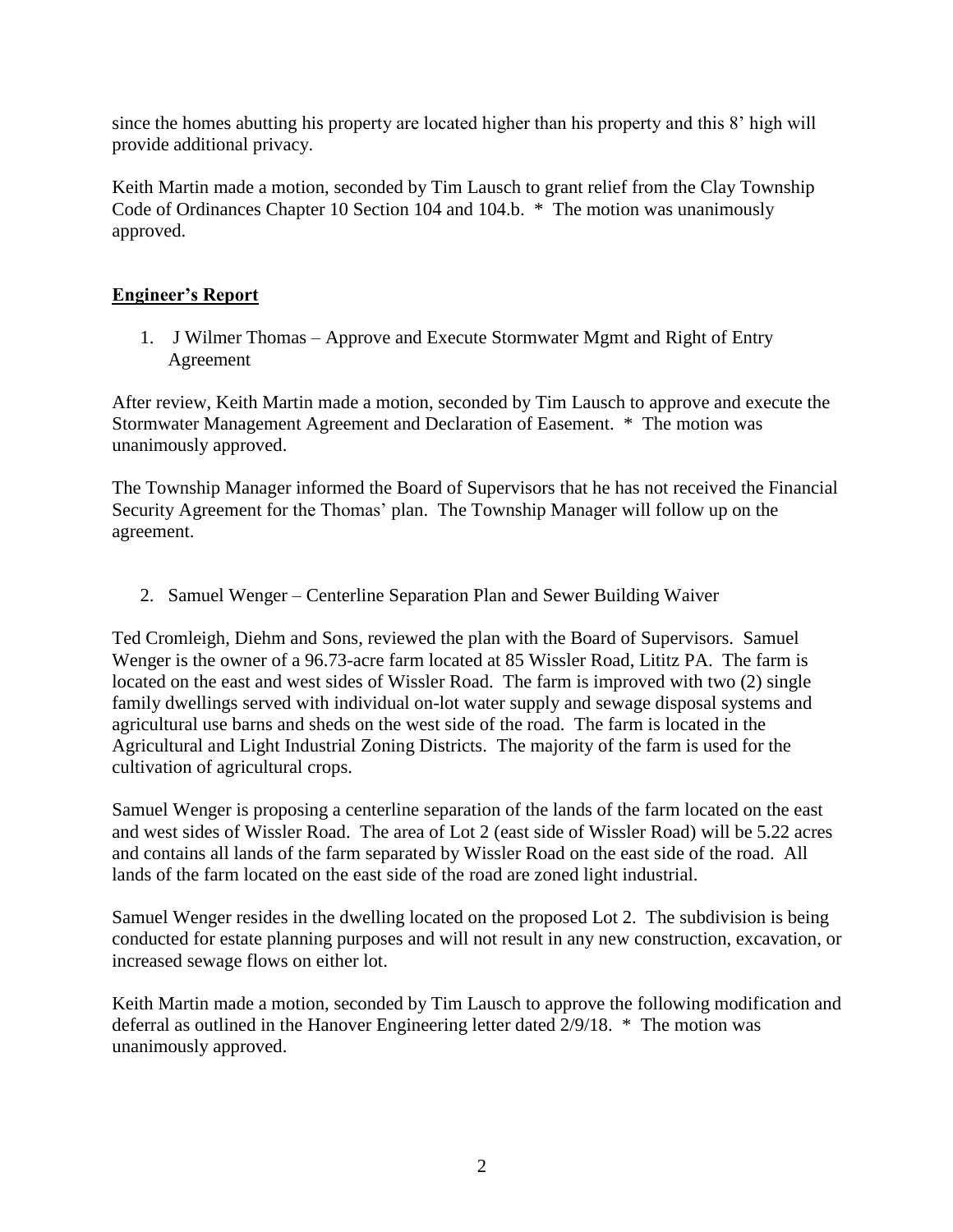#### Section 405.A(1) – Drafting Standards – All plans shall be drafted at a scale of not less than one hundred (100) feet to the inch

The Applicant is requesting a modification of the requirement to draft centerline separation plans at a scale of not less than one hundred (100) feet to the inch. The justification provided is that Plan Sheet 2 of 3 is shown at a scale of 1" = 200' and the Plan Sheet is legible at this scale.

### Section 405.C.2(f) – Wetlands Report

The Applicant is requesting a deferral of the requirement to provide a wetlands report until such time that any development on the site is proposed. The justification provided is that the Wenger Subdivision is a centerline separation of two developed parcels of land; no new construction or excavation is proposed; and the National Wetlands Inventory Mapping does not identify any wetlands on the site.

Keith Martin made a motion, seconded by Tim Lausch to execute the request for Planning Waiver and Non-Building Declaration. \* The motion was unanimously approved.

Keith Martin made a motion, seconded by Tim Lausch to approve the plan contingent on compliance with the Hanover Engineering letter dated 2/9/18. \* The motion was unanimously approved.

3. Tim's Auto Body – Final Land Development Plan

Ted Cromleigh, Diehm & Sons, reviewed the plan with the Board of Supervisors. The property is Lot 7 in the Countryside Enterprise development. The tract is vacant with the exception of the existing stormwater basin and swale constructed from the Tents for Rent land development plan. Tim's Auto Body shop is proposing to construct a building and parking area. The plan also proposes widening of Wood Corner Road along the lot's frontage.

Keith Martin made a motion, seconded by Tim Lausch to approve the following waivers, modification and deferrals at outlined in the Hanover Engineering letter dated 1/18/2018. \* The motion was unanimously approved.

#### Section 303.A – Preliminary Plan Application

The Applicant is requesting a waiver of the requirement to process a Preliminary Plan. The applicant feels that the plan has been prepared as to meet all criteria of both preliminary and final plan. The applicant states that the plan is simple in nature and is part of a larger, planned industrial development.

Section 402.A.6 – Profiles shall be drawn at  $1'' = 50'$  horizontal and  $1'' = 10'$  vertical The Applicant is requesting a modification of the requirement to provide profiles at the required scale of  $1'' = 50'$  horizontal and  $1'' = 10'$  vertical. The applicant states that the plan has been prepared at a scale of  $1" = 40'$  and feels that the profile scale of the proposed access drive should relate to the plan scale.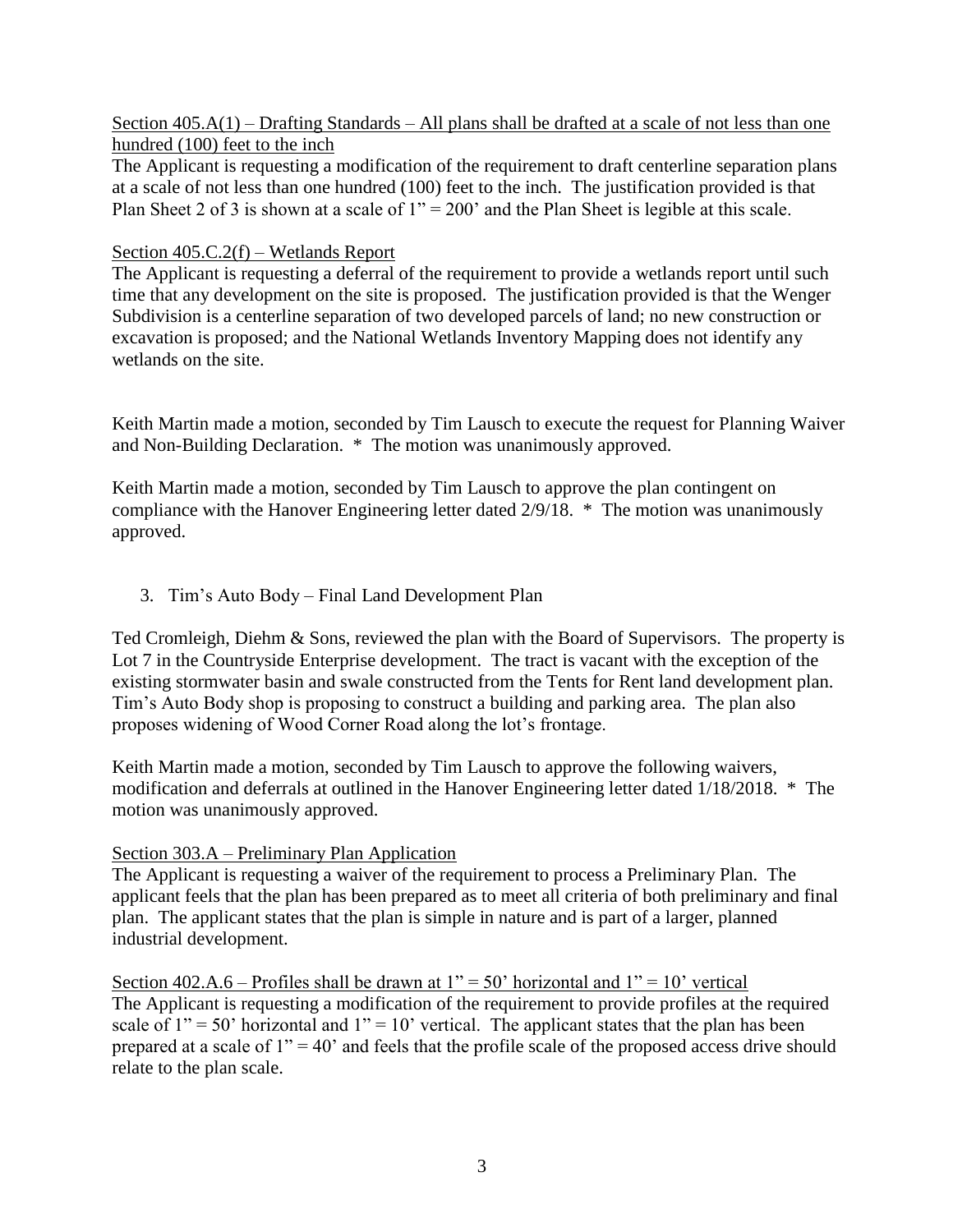Section 409 – Environmental Impact Assessment Report required for building over 10,000 sq ft The applicant is requesting a modification of the requirement to provide an Environmental Impact Assessment Report. The justification provided is that the proposed building will have 10,585 sf of gross floor area. The applicant notes that the building is located in a planned industrial development and that an EIA report has been provided with the overall development.

### Section 602.V.12 and Section 603.B – Sidewalks required along property frontage and within the development

The applicant is requesting a deferral of the requirement to install sidewalks until a time that the Township deems necessary. The applicant states that there is no sidewalk within 1,000 feet of the site and the proposed business will not generate any pedestrian traffic. The applicant has provided Note 19 on Sheet 1 of the plan to make this requirement clear. A Notation should also be added to the Land Development Agreement.

### Section 603.A.2.b – No parking shall be permitted in front of the building

The applicant is requesting a waiver of the requirement of no parking being permitted in front of the building along Enterprise Road. The applicant states that the lot is small due to the limited space between the Tents for Rent site and Enterprise Road to the north and the boundary line along Farm Master to the south. The applicant has also added that the area available for development is reduced further due to the large basin and swale along the southern portion of the property. The applicant feels that for this site to be viable for the proposed use, some of the parking needs to be placed in front of the building within the front yard setback and closer than 30 feet from the building. The applicant notes that the parking lot has been provided with screening and other landscaping that will allow for the frontage of the property to still be attractive.

#### Section 603.A.2.c – No Parking shall be permitted within any building setback

The applicant is requesting a waiver of the requirement of no parking being permitted within any building setback. The applicant states that the lot is small due to the limited space between the Tents for Rent site and Enterprise Road to the north and the boundary line along Farm Master to the south. The applicant has also added that the area available for development is reduced further due to the large basin and swale along the southern portion of the property. The applicant feels that for this site to be viable for the proposed use, some of the parking needs to be placed in front of the building within the front yard setback and closer to 30 feet from the building. The applicant notes that the parking lot has been provided with screening and other landscaping that will allow for the frontage of the property to still be attractive.

Section 603.A.2.e – All parking areas shall be located a minimum of 30 feet from any building The applicant is requesting a modification of the requirement of all parking be located a minimum of 30 feet from any building. The applicant states that the lot is small due to the limited space between the Tents for Rent site and Enterprise Road to the north and the boundary line along Farm Master to the south. The applicant has also added that the area available for development is reduced further due to the large basin and swale along the southern portion of the property. The applicant feels that for this site to be viable for the proposed use, some of the parking needs to be placed in front of the building within the front yard setback and closer to 30 feet from the building. The applicant notes that the parking lot has been provided with screening and other landscaping that will allow for the frontage of the property to still be attractive.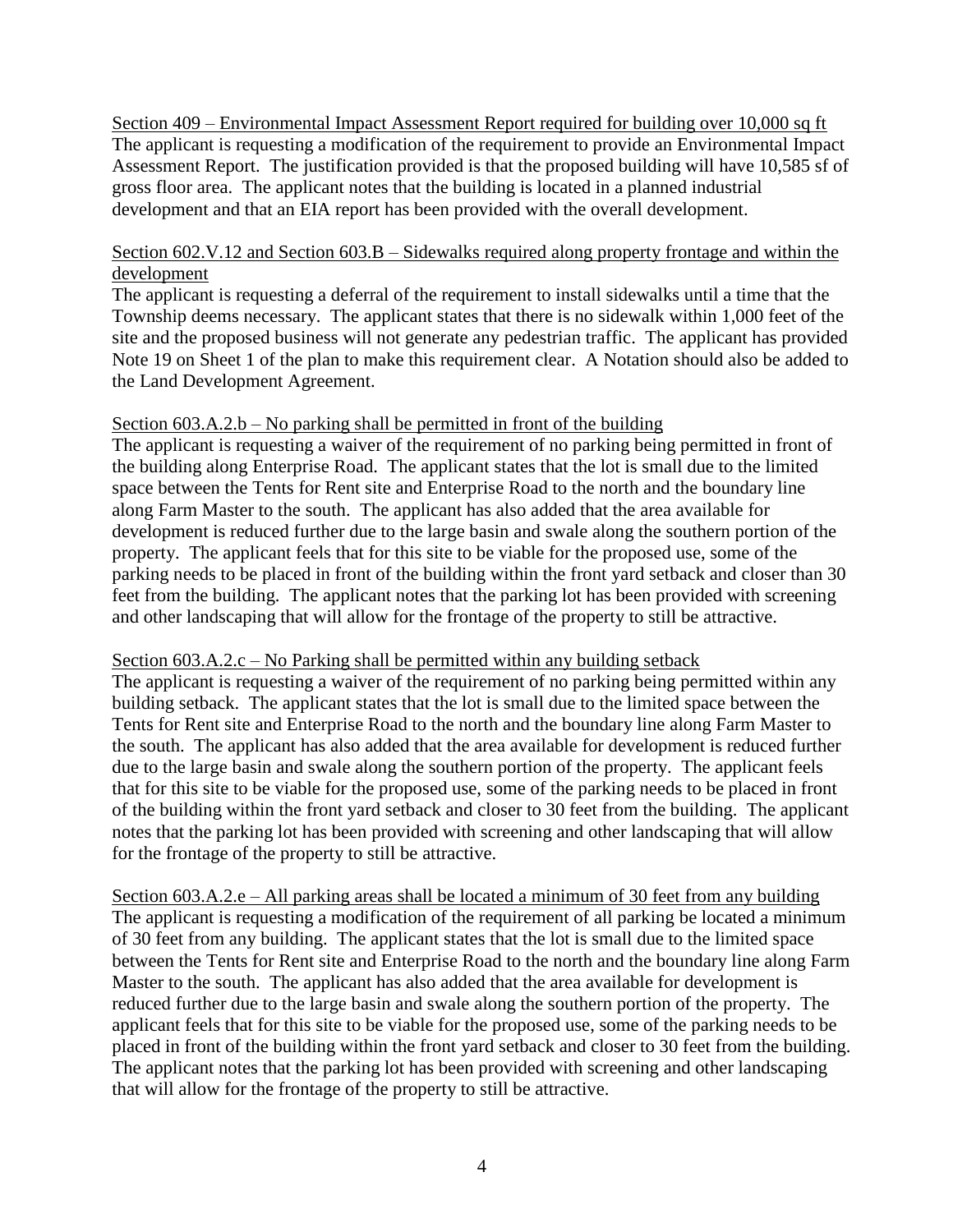# Section 603.B – Sidewalks required along all adjacent streets

The applicant is requesting a deferral of the requirement to install sidewalks until a time that the Township deems necessary. The applicant states that there is no sidewalk within 1,000 feet of the site and the proposed business will not generate any pedestrian traffic. A Notation should also be added to the Land Development Agreement.

### Section 609.E.4.b – Parking compounds shall include a minimum total landscape area equal to ten (10) percent of the parking area occupied by parking spaces

The applicant is requesting a waiver of the requirement to provide a minimum total landscape area equal to ten (10) percent of the parking area occupied by parking spaces. The applicant states that the parking configuration needed for this use is unusual. The applicant indicates that the parking spaces are spread throughout the site in short rows and this is to provide convenient parking spaces to park vehicles after the work has been completed until the customer picks the vehicle up. The applicant feels that the placement of interior parking lot landscaping islands is impractical and would create obstacles which would not allow for easy vehicle movement and snow plowing. The applicant notes that landscaping has been provided around the perimeter of the parking areas.

# Section 609.E.4.c – The interior of each parking lot shall have at least one (1) two (2) inch caliper deciduous shade tree for every five (5) parking spaces

The applicant is requesting a modification of the requirement that the interior of each parking lot shall have at least one (1) two (2) inch caliper deciduous shade tree for every five (5) parking spaces. The applicant indicates that in-lieu of parking lot landscaping located in islands within the parking lot, the plan proposes landscaping to be placed around the perimeter of the site. The applicant has included a tabulation of the required trees within the Landscaping Plan and has provided the same number of trees that would be required by this section to be installed in the parking have been provided elsewhere on the site, e.g. around the perimeter of the parking lot and along Wood Corner Road. The applicant feels that the disbursement of the landscaping in these areas will provide the aesthetics, environmental and buffering functions that trees planted within interior islands would provide while allowing the owner a more efficient snow plowing operation without the required islands.

# Section 609.F.2.a.1 – Landscape screening

The applicant is requesting a modification to the landscape screening requirements. The applicant indicates that this section requires a high and low level landscape screen around the perimeter of the property adjacent to the public street. The applicant states that the required screening is provided as required, however, along Wood Corner Road, the developer believes it would be best for some visibility to be retained for convenience and policing/security reasons. The applicant has noted that along Wood Corner Road, the low level screening is provided, but the high level screening would require 17 evergreen trees. The applicant indicates that the plan proposes all of those trees along the southern property line and that all the trees required by this section will be provided, just in a different location. The applicant is also proposing some trees required by Section 609.E.4.c along the Wood Corner Road frontage to further enhance the aesthetics of the site from the road.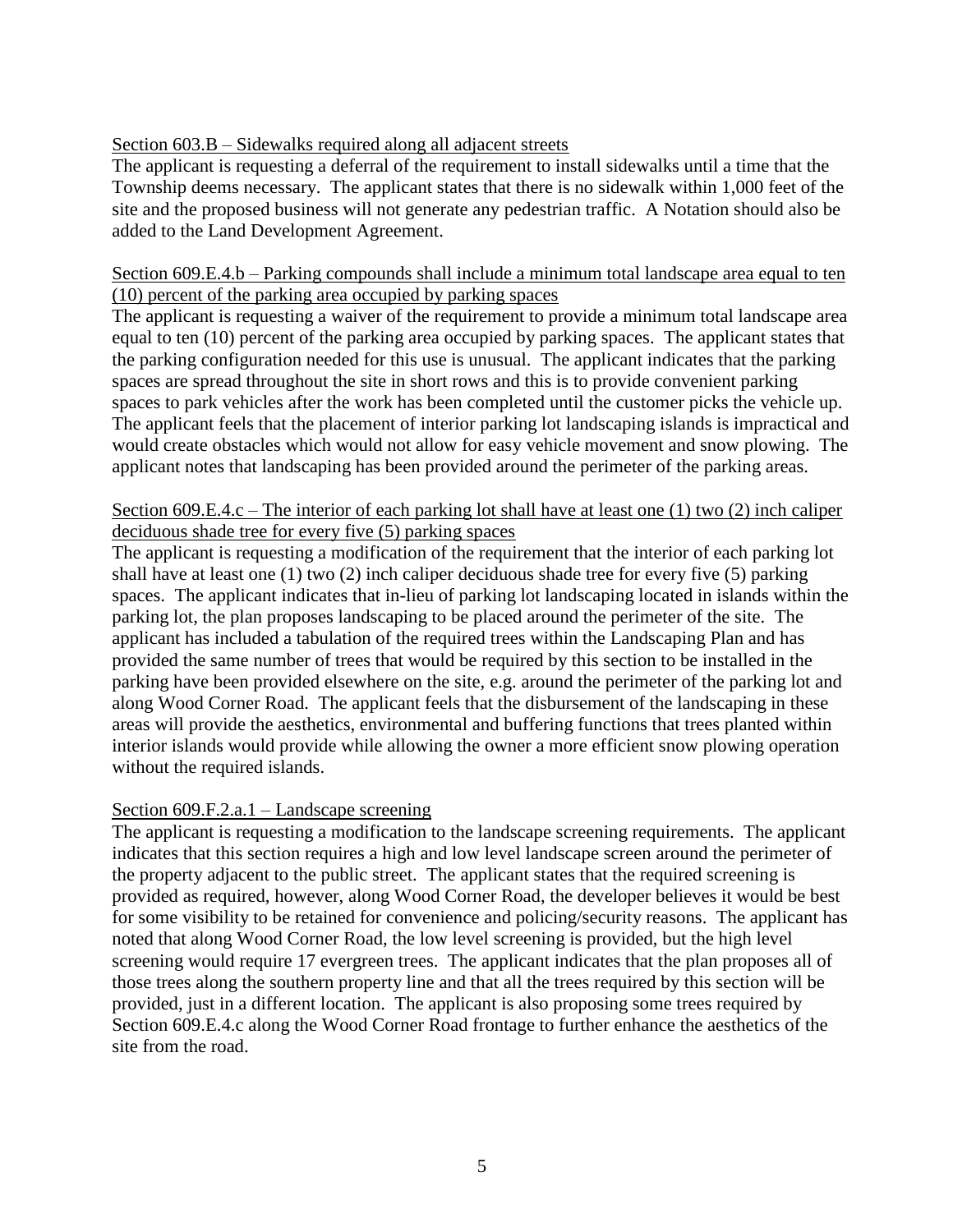Keith Martin made a motion, seconded by Tim Lausch to approve plan contingent on compliance with the Hanover Engineering letter dated 1/18/2018 and approve the Improvement Guarantee in the amount of \$162,464.87. \* The motion was unanimously approved.

4. Mike Martin – As-Built Plan Approval and Escrow Reduction Request

Bob Lynn reviewed the As-Built Plans and escrow reduction request with the Board of Supervisors. It is Hanover Engineering's recommendation to release escrow in the amount of \$8,445.32. Financial security in the amount of \$1,000.00 shall be retained for the remaining improvements.

Keith Martin made a motion, seconded by Tim Lausch to approve the full escrow release in the amount of \$9,445.32 after receipt of an \$1,000 cash escrow from Mr. Martin. \* The motion was unanimously approved.

5. Jesse & Anne Kinsinger – Approve and Execute Stormwater Mgmt Agreement and MOU

After review, Keith Martin made a motion, seconded by Tim Lausch to approve and execute the Stormwater Management Agreement and MOU. \* The motion was unanimously approved.

Bruce Leisey noted that the Township has received a Letter of Credit in the amount of \$37,577.12.

# **Old Business**

None

# **New Business**

1. HomeTowne Square – Request to rescind Stormwater NOV

Cliff Weaver, representative of HomeTowne Square, informed the Board of Supervisors of his desire to convert Basin #1 from the construction phase to the final post construction phase. Mr. Weaver stated this conversion will reduce the de-watering time and stormwater impact on Peaceable Kingdom's property.

Doug and his mother Joyce Eberly of 50 Hackman Road stated they are still having ongoing problems with stormwater flowing from Basin 1 over their property. Problems include standing water which prohibits them from mowing the grass in the area.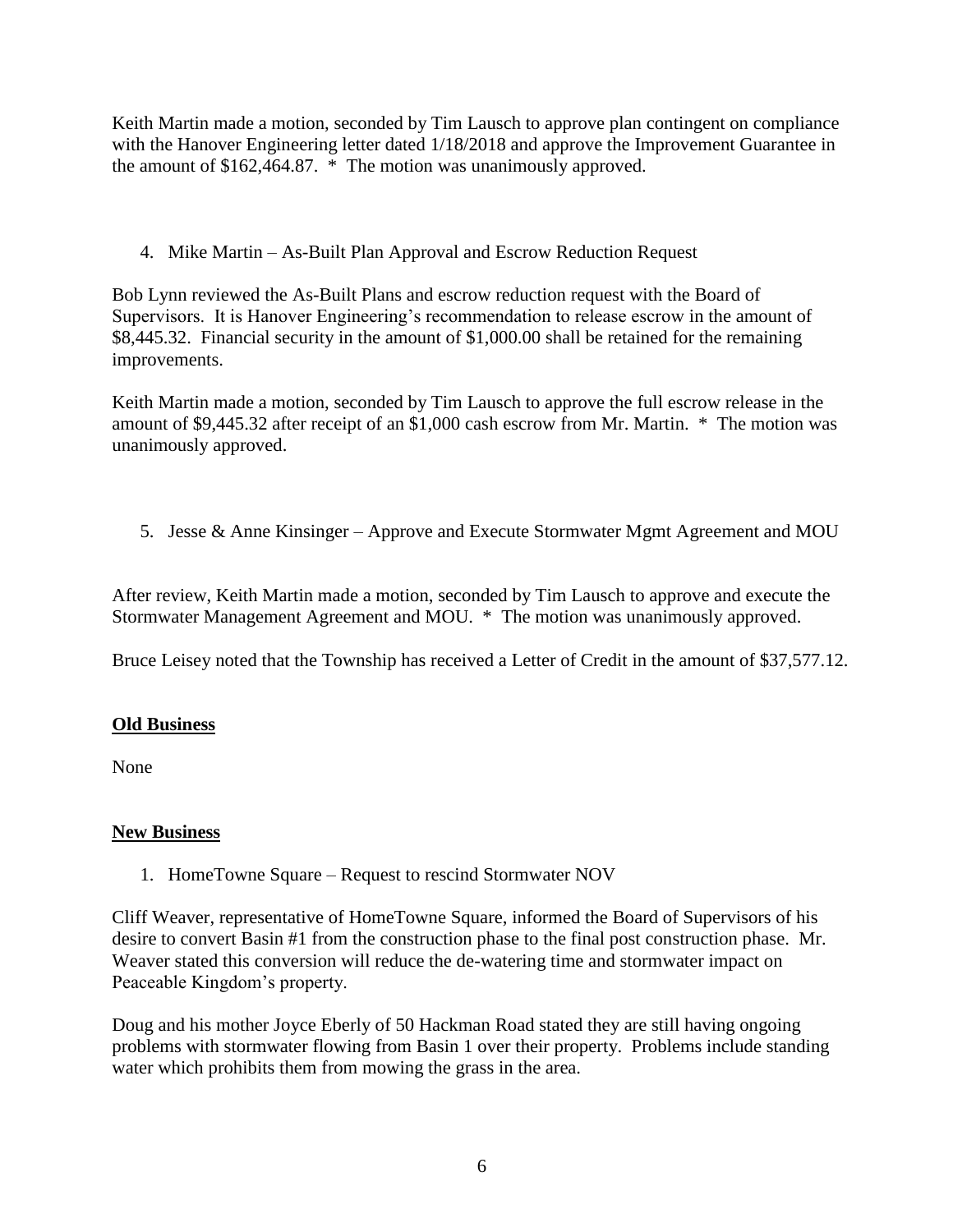Dr. Cappiello, representative of Peaceable Kingdom, stated he has supplied an easement for the Weaver's review which would allow the Weaver's to install a pipe from basin #1 across the Eberly and Peaceable Kingdom properties to control the flow of the water and eliminate ponding on both properties.

Dr. Cappiello's only condition on the easement is that he be able to connect to the pipe to discharge any stormwater generated from any expansion of impervious he might do on Peaceable Kingdom's property.

Mr. Weaver stated that he received the easement early in the day and did not have time to fully review it but he is confident they can come to an agreement by the next month's township meeting.

The Board of Supervisors agreed to table Mr. Weaver's request until the next township meeting.

2. Adopt Resolution #021218 for Co-operative Bidding on Road Materials

After review, Keith Martin made a motion, seconded by Tim Lausch to approve and adopt Resolution #021218 to participate in a Co-operative Bidding and Purchasing Agreement for the procurement of road work (206,676 sq yd seal coating) and line painting (295,000 ft). \* The motion was unanimously approved.

# **Visitors – Cont**

2. Jon Stoner, 280 West Girl Scout Road

Mr. Stoner informed the Board of Supervisors that the road is starting to crack due to heavy truck traffic on West Girl Scout Road and stormwater getting under the road.

The Board of Supervisors will investigate the issue.

3. Lou Katz, 30 Meadow Drive

Mr. Katz stated that parking on the streets during snow plowing is causing an inconvenience for the snow plow drivers and the streets cannot be plowed back to the curb. He also stated that a large number of resident's sidewalks were not cleaned off after the snow event. Mr. Katz also asked if during street cleaning "do not park" signs could be posted so all cinders can be cleaned up.

Keith Martin informed the Road Master that a resident told him that water flows across the road at 1725 Furnace Hill and causes an icing situation. Earl stated that he was aware and will try to resolve the issue. Bruce Leisey stated that Earl, Bob Lynn and he met with the property owner at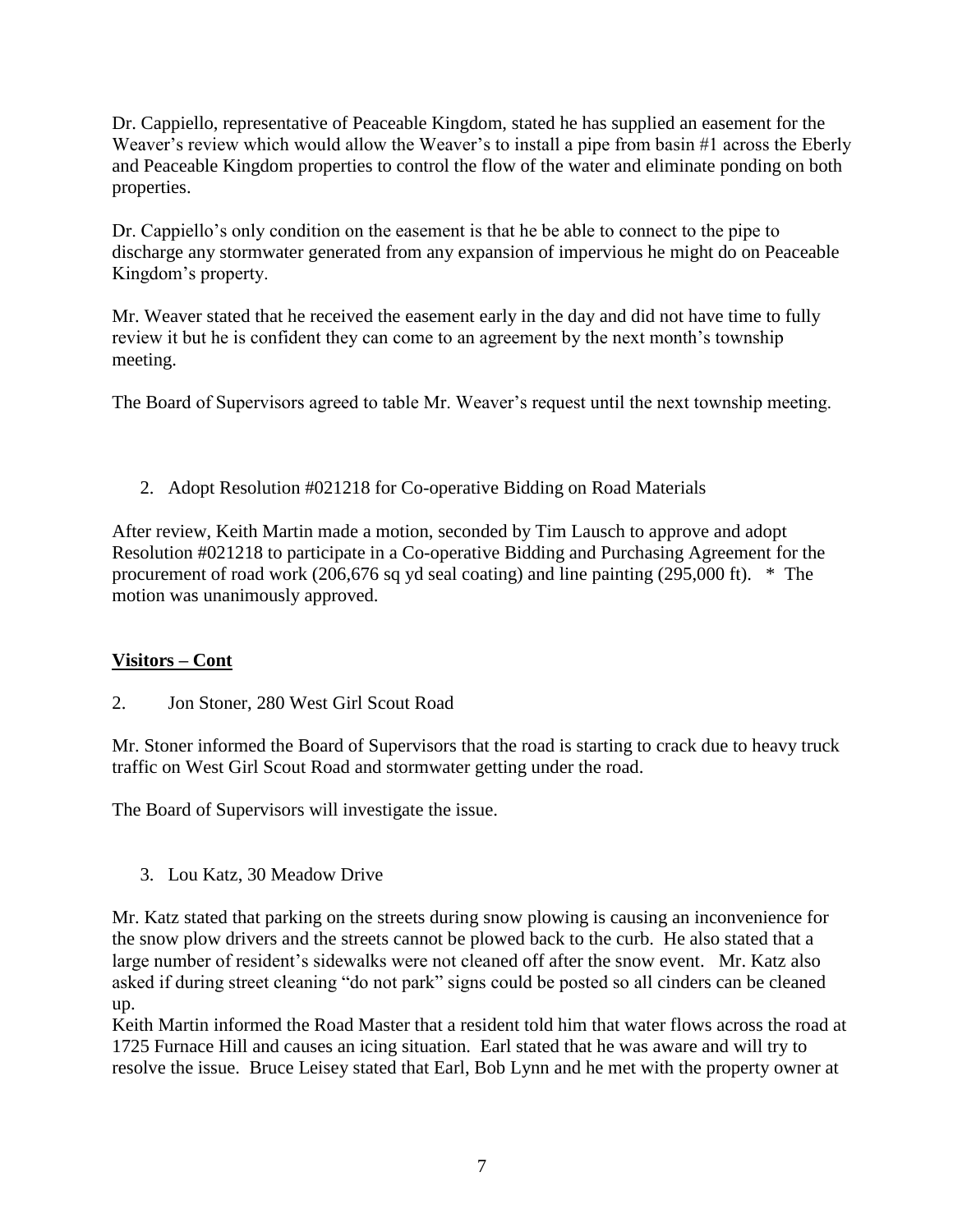1725 Furnace Hill and it was decided when he paves his driveway the Township will work with him to regrade driveway to eliminate the problem.

Bruce Leisey informed the audience that the Board of Supervisors held an Executive Session on Monday, February 5, 2018 between 8:00 AM and 10:00 AM and 6:00 PM and 8:00 PM to interview 4 potential candidates for the newly created Public Works position. The executive session was strictly for interviewing the candidates, there was no discussion or deliberation after the interviews. The executive session was attended by Earl Stauffer, Bruce Leisey, Tim Lausch, Keith Martin and Gary Landis.

### **Executive Session**

Keith Martin made a Motion, seconded by Tim Lausch for the Board to enter into executive session to discuss personal issues. The motion passed unanimously, and the Board entered executive session at 8:35 p.m.

Also in attendance was Bruce Leisey and Earl Stauffer. Gary Landis was in attendance via telephone.

Keith Martin made a motion seconded by Tim Lausch to come out of executive session at 9:35 p.m. The motion passed unanimously.

No decisions were made in Executive Session

#### **Bills to be Paid**

#### General Fund

Keith Martin made a motion, seconded by Tim Lausch, to approve the General Fund bills totaling \$157,615.07 for the month of January. \* The motion was approved unanimously.

#### Rec Fund

Keith Martin made a motion, seconded by Tim Lausch, to approve the Recreation Fund bills totaling \$582.10 for the month of January. \* The motion was approved unanimously.

#### Sewer Fund

Keith Martin made a motion, seconded by Tim Lausch, to approve the Sewer Fund bills totaling \$3,212.45 for the month of January. \* The motion was approved unanimously.